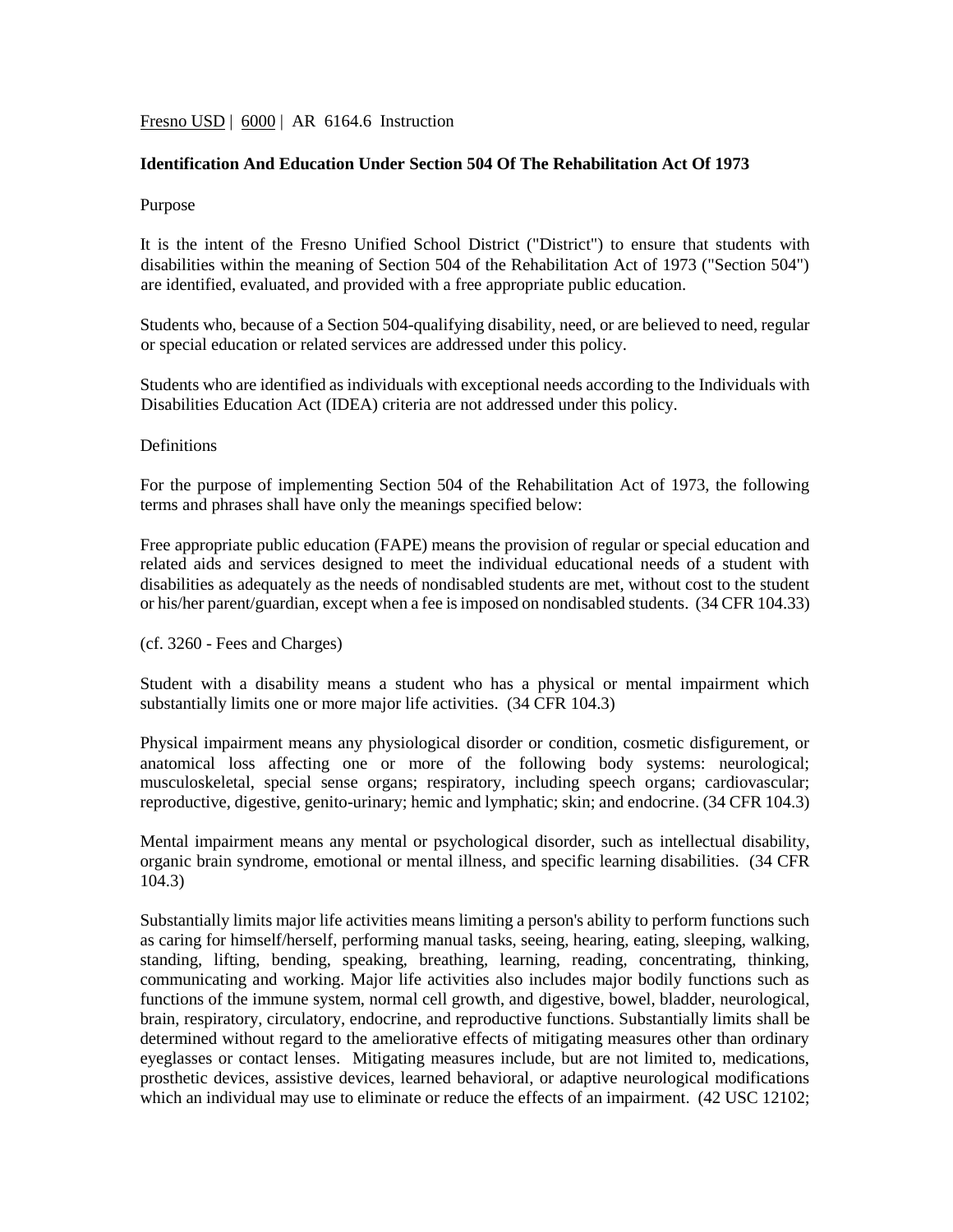## 34 CFR 104.3)

Identification and Referral Procedures

1. Any student not served under the IDEA who, because of disability, needs or is believed to need regular or special education or related services, in order to receive a free appropriate public education, may be referred by a parent/guardian, teacher, other school employee, student success team, or community agency to the school site principal or School Site Section 504 Coordinator.

Students exiting from a program pursuant to the IDEA, or found ineligible under the IDEA, will be referred to the school's Section 504 Student Study Team when a student is determined to have disability but does not require special education and related services under the IDEA to determine whether the student may need regular or special education or related services, pursuant to Section 504 of the Rehabilitation Act of 1973.

- 2. Upon receipt of any such referral, the principal or School Site Section 504 Coordinator will bring the referral to the school's Section 504 Student Study Team, which will be composed of persons knowledgeable about the student's individual needs, the student's school history, the meaning of evaluation data, and placement options. The School Site Section 504 Coordinator will monitor the composition of the Section 504 Student Study Team to ensure that qualified personnel participate.
- 3. The Section 504 Student Study Team will promptly consider the referral and make a determination as to whether an additional evaluation under the procedure outlined below is needed. This determination shall be based on a review of the student's school records, including those in academic and nonacademic (e.g. social and behavioral) areas of the school program; consultation with the student's teacher(s), other professionals, and the parent/guardian, as appropriate; and analysis of the student's needs. Students requiring evaluation will be referred to appropriate evaluation specialists at the school site. Prior to conducting an initial evaluation for eligibility under Section 504, the district shall obtain written consent from the student's parent/guardian.

#### Evaluation

The evaluation of students with disabilities within the meaning of Section 504 and formulation of a Section 504 plan for services will be carried out by the Section 504 Student Study Team according to the following procedures:

1. The district's evaluation procedures shall ensure that the tests and other evaluation materials: (34 CFR 104.35)

- a. Have been validated and are administered by trained personnel in conformance with the instruction provided by the test publishers
- b. Are tailored to assess specific areas of educational need and are not merely designed to provide a single general intelligence quotient
- c. Reflect the student's aptitude or achievement or whatever else the tests purport to measure rather than his/her impaired sensory, manual, or speaking skills, except where those skills are the factors that the tests purport to measure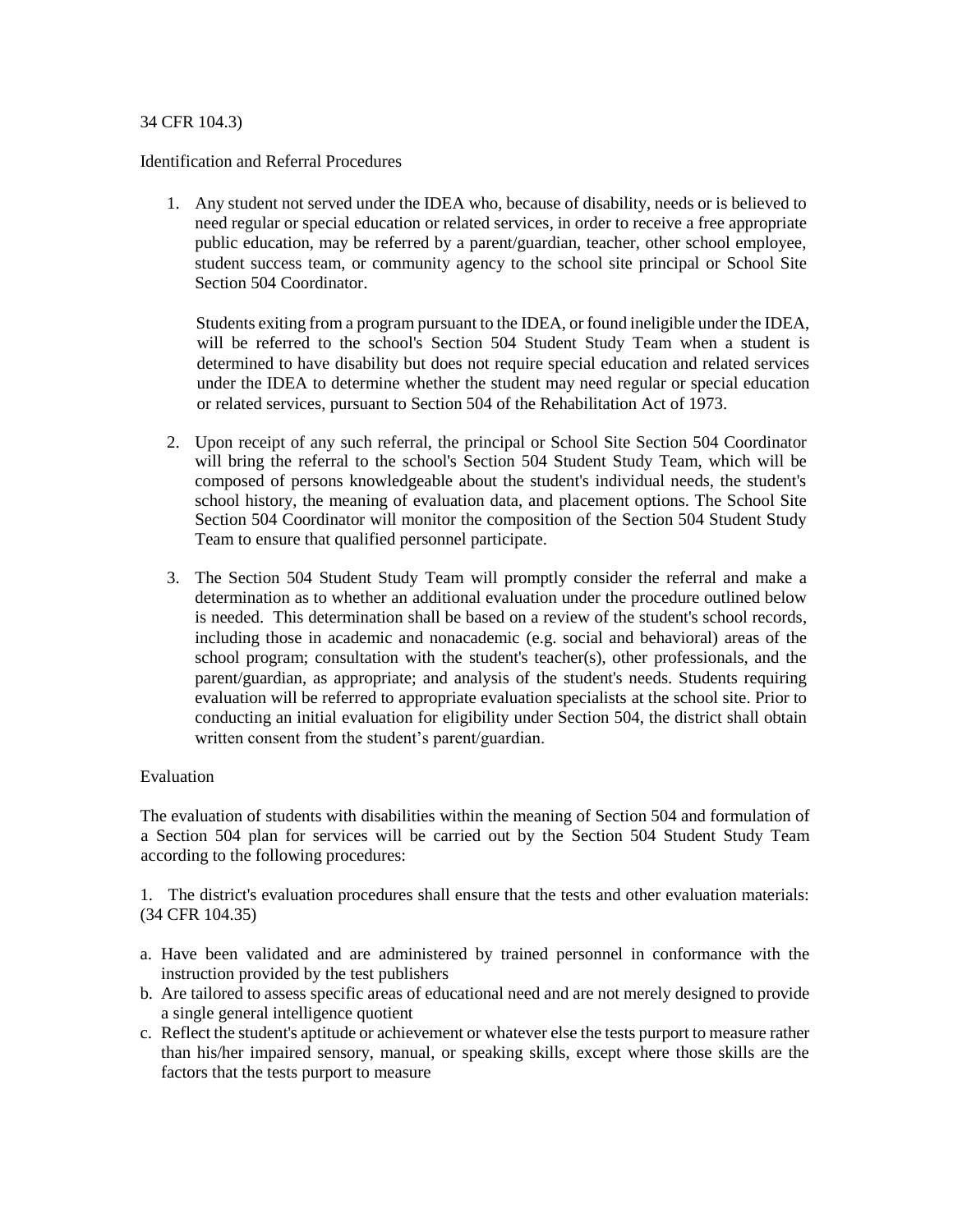2. The determination of whether a student is a student with a disability under Section 504 shall not demand an extensive analysis or be foreclosed solely on the basis of bottom-line measures, such as grades.

Section 504 Services Plan and Placement

1. For a student who has been determined a student with a disability within the meaning of Section 504, the Section 504 Student Study Team shall be responsible for determining what, if any, regular or special education and related aids and services are necessary to ensure that the student receives a FAPE.

2. In interpreting evaluation data and making placement decisions, the Section 504 Student Study Team shall draw upon information from a variety of sources, including aptitude and achievement tests, teacher recommendations, physical condition, social or cultural background, and adaptive behavior. The team shall also ensure that information obtained from all such sources is documented and carefully considered and that placement decision is made in conformity with 34 CFR 104.34. (34 CFR 104.33)

3. The parents/guardians shall be invited to participate in the Section 504 Student Study Team meeting where services for the student, if any, will be determined.

Parents/guardians shall, upon request, be given an opportunity to examine in advance all relevant records.

4. If the Section 504 Student Study Team determines that the student has a disability within the meaning of Section 504 requiring accommodations and/or modifications to his/her educational program, the Section 504 Student Study Team will develop a written plan describing the disability and any regular or special education or related services needed. The plan will specify how the services will be provided, by whom and how the plan is to be monitored. A copy of the plan shall be maintained in the student's cumulative file. The student's teacher(s) and any other staff, who provide services to the student shall be informed of the plan's requirements.

5. The Section 504 Student Study Team may also determine that the student is not eligible for services under Section 504. If the Section 504 Student Study Team so determines, the record of the Section 504 Student Study Team meeting will state the basis for the Team's decision. The parents/guardians will be provided a copy of the record/plan and an opportunity to review it, and parents/guardians will be asked to sign the record/plan which documents the team's decision.

6. In all cases, a student shall be placed in the regular educational environment of the district, unless the district can demonstrate that the education of the student in the regular environment with the use of supplementary aids and services cannot be achieved satisfactorily. The student shall be educated with non-disabled students to the maximum extent appropriate to the individual needs of the student. (34 CFR 104.34)

7. The parents/guardians shall be notified in writing of the final decision concerning the services to be provided, if any, and of the Section 504 procedural safeguards, including the right to an impartial hearing.

8. The district shall complete the identification, evaluation, and placement process within a reasonable time frame.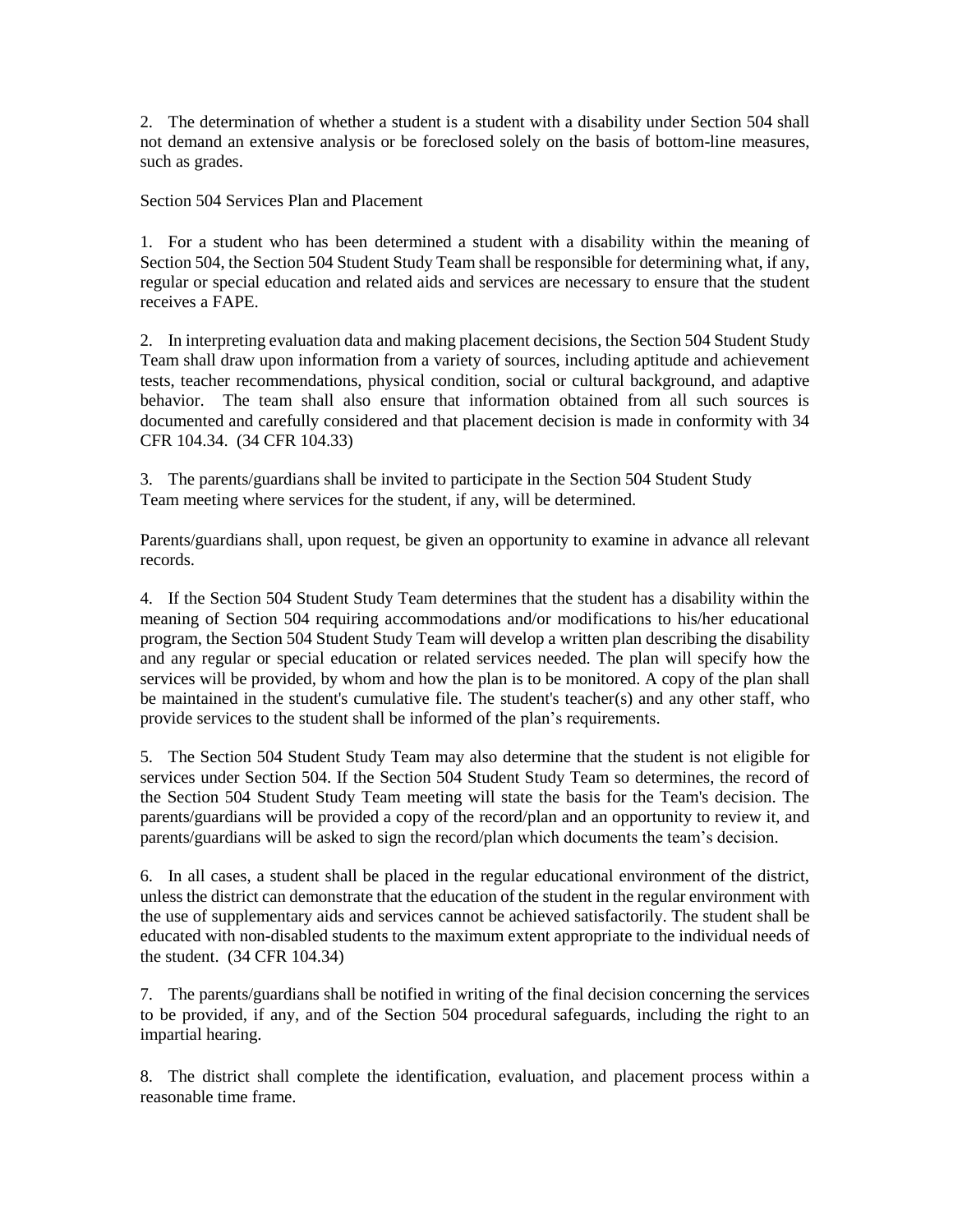## Review and Reevaluation

1. The Section 504 Student Study Team shall monitor the progress of the student and, at least annually, review the effectiveness of the student's Section 504 plan to determine whether the services are appropriate and necessary and whether the student's needs are being met as adequately as the needs of the non-disabled students. In addition, the needs of each student with a disability under Section 504 shall be reevaluated at least once every three years.

2. Prior to any subsequent significant change in placement, a reevaluation of the student's needs will be conducted. (34 CFR 104.35) Parents/guardians will receive reasonable written notice of any meeting convened to propose a significant change in placement.

## Procedural Safeguards

The Superintendent or designee shall notify the parents/guardians of students with disabilities of all actions and decisions by the district regarding the identification, evaluation, or educational placement of their children. He/she also shall notify the parents/guardians of all the procedural safeguards available to them if they disagree with the district's action or decision, including an opportunity to examine all relevant records and an impartial hearing in which they shall have the right to participate. (34 CFR 104.36)

(cf. 6159.1 - Procedural Safeguards and Complaints for Special Education)

1. The parents/guardians of a student with a disability shall be notified in writing of all district decisions concerning the identification, evaluation, or educational placement of their child.

2. The parents/guardians of a student with a disability have the right to review relevant records regarding their student. Upon parents' request, records may be reviewed at the school site or at the district office. Copies of student records may be obtained pursuant to applicable provisions of the law.

3. If a parent/guardian disagrees with the identification, evaluation or placement of a student with disabilities under Section 504, he/she may initiate the following procedures. Parents/guardians are encouraged to utilize Levels One and Two, but they may proceed directly to Level Three if they so choose.

LEVEL ONE: In writing, request a meeting with the Section 504 Student Study Team in an attempt to resolve the disagreement. This meeting shall be held within a reasonable period of time after receiving the parents/guardians' request.

LEVEL TWO: If disagreement continues, request in writing a meeting with the district's Section 504 Coordinator, 1301 M Street, Fresno, California 93721, (559) 457-3220. This meeting shall be held within a reasonable period of time after receiving the parents/guardians' request.

LEVEL THREE: If disagreement continues following the meetings at Levels One and Two, or if a parent/guardian chooses to proceed directly to Level Three, a parent/guardian may request in writing an impartial hearing.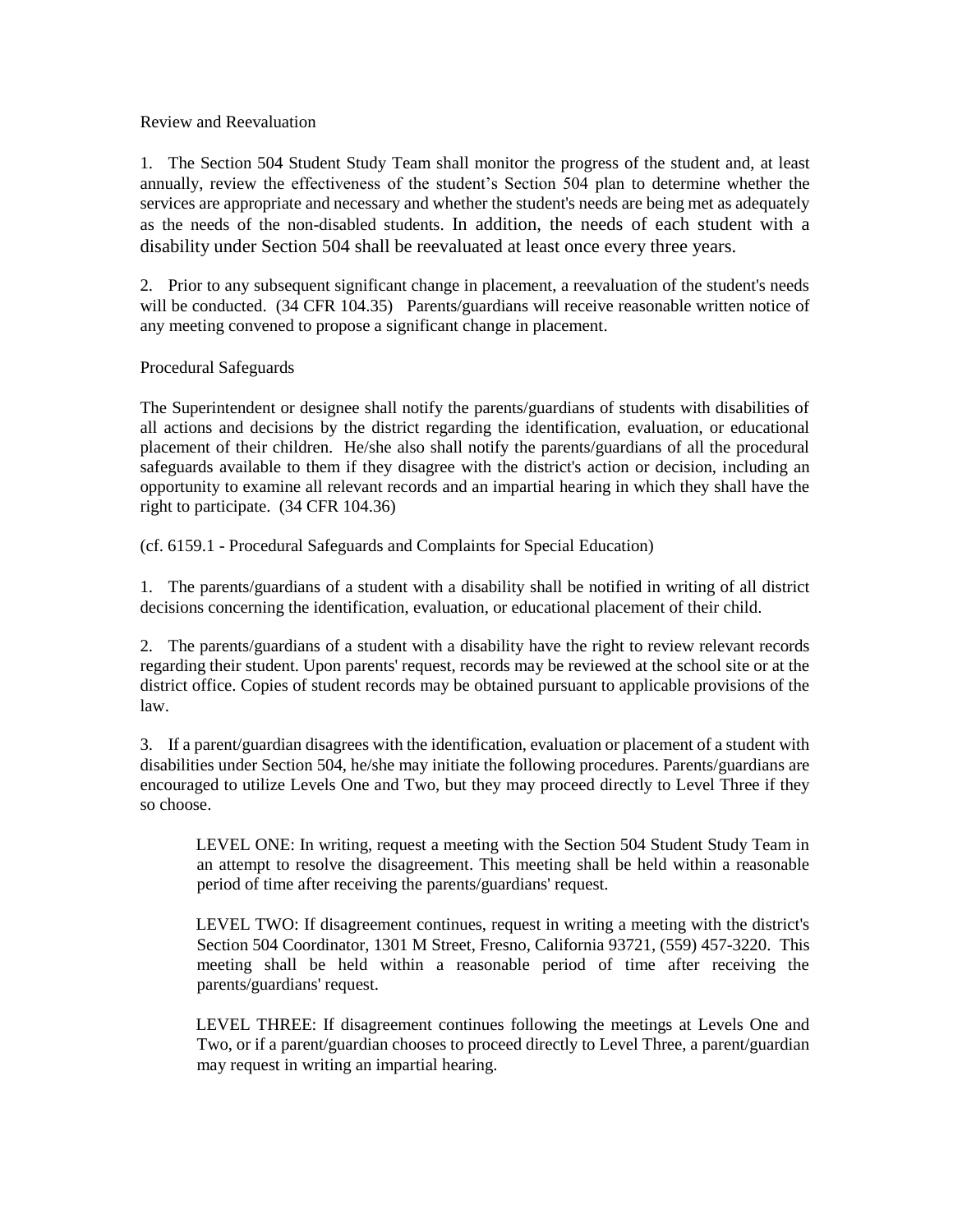4. The parents/guardians shall have the right to an impartial hearing ("Section 504 Due Process Hearing"). Section 504 Due Process Hearings shall be conducted in accordance with the following procedures:

- a. A request in writing for a Section 504 impartial hearing must be filed in the office of the district's Section 504 Coordinator, 1301 M Street, Fresno, California 93721, telephone: (559) 457-3220.
- b. A request for an impartial hearing must be in writing and generally received by the district within 180 calendar days from the time the parents/guardians received written notice of the decision leading to the request for the impartial hearing. This timeframe may be extended for good cause or by mutual agreement of the parties. A parent/guardian or student making an oral request for an impartial hearing will be assisted by the district in making a written request.
- c. A request for an impartial hearing shall contain the following:
	- The specific nature of the decision(s) made by the district with which the person disagrees.
	- ii The specific relief the person seeks.
	- iii Any other information the person believes will assist in understanding the request.
- d. Within 30 days following receipt of a written request for hearing, the district's Section 504 Coordinator will select an impartial hearing officer. This 30-day deadline may be extended for good cause or by mutual agreement of the parties.
- e. A hearing officer selected by the district must satisfy the following requirements:
	- i Be qualified to review district decisions relating to Section 504.
	- ii Not be an employee of, or under contract with, the district or the SELPA of which the district is a member in any capacity other than that of a hearing officer.
	- iii Not have any professional or personal involvement that would affect his or her impartiality or objectivity in the matter.
- f. Within 45 days of the selection of the hearing officer, the Section 504 Due Process Hearing shall be conducted and a written decision mailed to all parties. This 45-day deadline may be extended for good cause or by mutual agreement of the parties.
- g. Any party to the hearing shall be afforded the following rights:
	- i The right to be accompanied and advised by counsel and by individuals with special knowledge or training relating to the problems of students who are disabled within the meaning of Section 504.
	- ii The right to present evidence, written and oral.
	- iii The right to written findings of fact, conclusions of law, and a decision prepared by the hearing officer.
	- iv The right to a written or electronic verbatim record of the hearing prepared at the expense of the individual requesting such record.
	- v The right to prohibit the introduction of evidence at the hearing that has not been disclosed to the other party or parties at least 10 calendar days prior to the hearing except for good cause shown.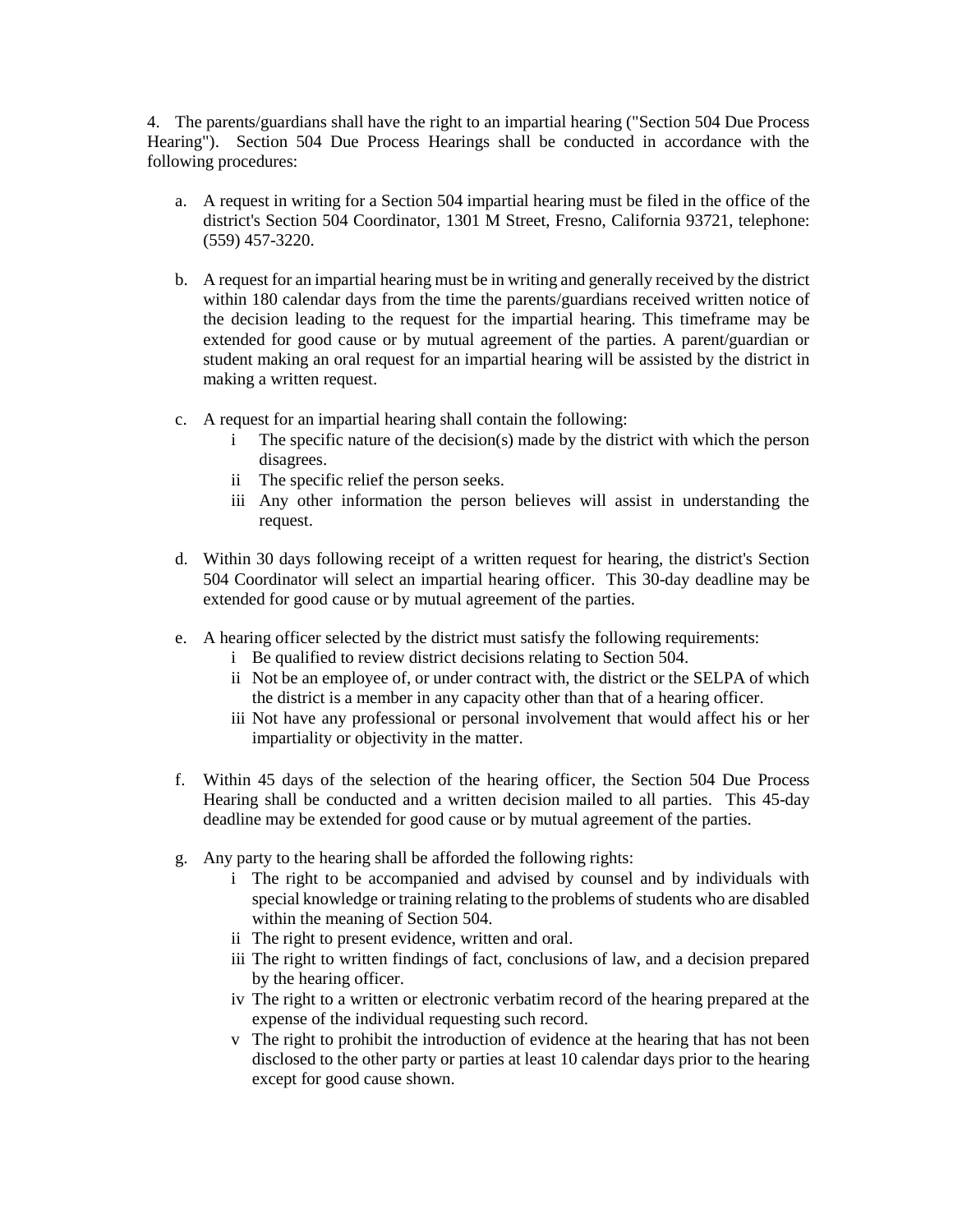- vi Receipt of notice from the other party or parties at least 10 calendar days prior to the hearing that they will utilize the services of an attorney, except for good cause shown.
- h. The hearing officer shall render a decision pursuant to the legal standards set forth in 34 CFR 104.
- i. Either party may seek review of the hearing officer's decision by timely filing with a court of competent jurisdiction.
- j. Reimbursement of attorneys' fees, expert witnesses' fees, and other costs is available only as authorized by law.

## **Notifications**

The Superintendent or designee shall ensure that the district has taken appropriate steps to notify students and parents/guardians of the district's duty under Section 504. (34 CFR 104.32)

# Suspension/Expulsion of Section 504 Students

Before implementing a suspension or expulsion that constitutes a significant change in the placement of a student with a disability, the Section 504 Student Study Team must conduct a manifestation determination meeting for the student to determine whether the misconduct in question is caused by, or has a direct and substantial relationship to, the student's disability and whether the misconduct was a result of an inappropriate 504 Plan or its lack of proper implementation.

A significant change in placement includes the exclusion of a child for an indefinite period, or the exclusion of a child for more than 10 consecutive school days in a school year.

A series of suspensions each of which is 10 or fewer school days in duration, but that creates a pattern of exclusions, may also constitute a "significant change in placement."

1. Manifestation Determination

The Section 504 Student Study Team must convene and determine whether the misconduct is caused by, or has a direct and substantial relationship to, the student's disability or whether the misconduct was a direct result of an inappropriate 504 Plan or its lack of proper implementation. The student's parent/guardian will be given reasonable notice of the meeting. The Section 504 Student Study Team should have available to it evaluation information related to behavior, and the information must be recent enough to afford an understanding of the student's current behavior. This may require reevaluation under Code of Federal Regulations, Title 34, Part 104.35(a). The determination may not be made by the individuals responsible for the school's regular disciplinary procedures, such as the school principal or school Board officials, who lack the necessary expertise and personal knowledge about the student to make such a determination. These individuals, however, may participate as members of the placement decision group.

2. Procedural Safeguards